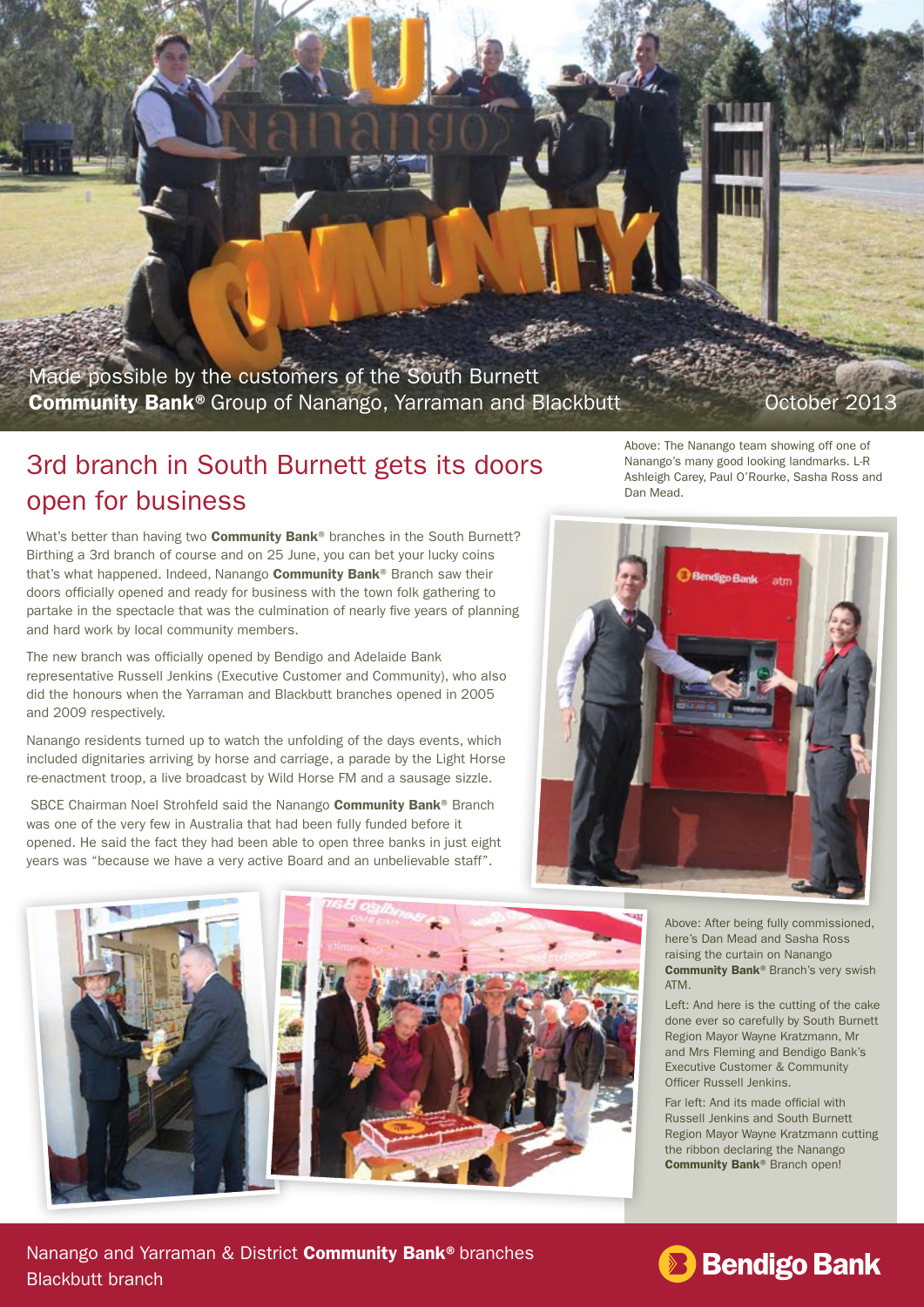# Blackbutt Gets Bloomin' Big & **Beautiful**



Above: Nerrida and Cheryl get their best pose on while manning the **Community Bank®** branch tent at Bloomin' Beautiful Blackbutt.

Beautiful weather and big crowds saw the South Burnett Community Bank® Group sponsored Bloomin Beautiful Blackbutt Festival for 2013 as the South Burnett happening for spring. Our local Community Bank® branches have been an integral part of this annual festival for five successful years and looking to be even Bigger and more Bee-autiful for 2014. Two of the highlights this year were the inaugural Orchid and Foliage Show and the Garden in a Pot competition which, along with Brian Sams, Gardening Guru drew big crowds to the Blackbutt Showgrounds.

Festival Chairman, Jeff Connor, thanked the local South Burnett Community Bank<sup>®</sup> Group for their sponsorship and for the staff and Managers who made themselves available on both the Saturday and Sunday to help out at one of our Visitor Information tents. Jeff added that he looked forward to "growing" the partnership in 2014 and beyond.



### Annual General Meeting

SBCE will hold their Annual General Meeting at Yarraman Town Hall on Tuesday 12 November 2013 at 7.00pm.

Please mark this in your diary and we will be in touch with more information in the weeks leading up to this date. All are welcome to attend.

## Blackbutt gets 5 day trade

On the 1st July Blackbutt sub branch commenced five-day trading. This has been a positive step for our little branch as it demonstrates the Board's commitment to the Blackbutt community.

Our existing and new customers have welcomed five-day trading and we have to date had a noticeable increase in both lending enquiries and over the counter transactions.



Above: The wonderful ladies at Blackbutt branch, from left to right they are Marny Kemmery, Carley Heit, Lorraine Wyvill and Cindy Rohlf.

# Sister branches have a jolly good lunch with Board members

Spring has sprung, the winter coats have been shed and out blossom the members of South Burnett Community Enterprise and **Community Bank**<sup>®</sup> branch staff for their first quarterly lunch BBQ. Kicking off in Yarraman, the mid-day social gathering was attended by good spirits and a feast fit for a King. The Board members behind SBCE believed it was beneficial holding these quarterly lunches as they indicated it would only strengthen and build better relationships across the three Community Bank® branch staff and Board.





Above: Here's Tim Wyvill with Board members Lionel & Linda Kerr and Dave Robison.

Above right: Blackbutt branch staff members Cindy Rohlf, Lorraine Wyvill and Carley Heit chill out with Nanango Community Bank® Branch's Dan Mead. Right: Nanango

Community Bank® Branch staff enjoy catching the sun rays and good times.

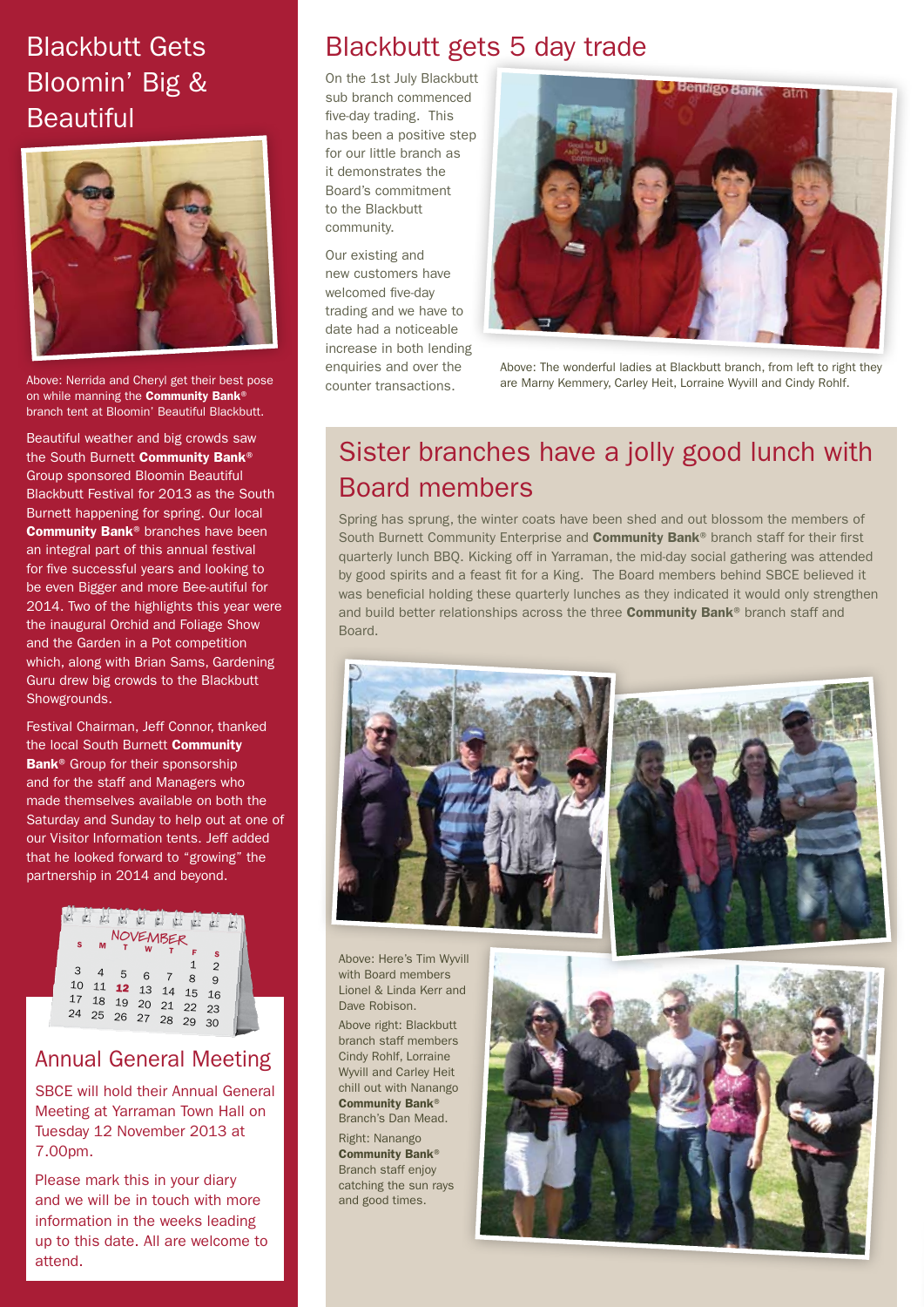### Bendigo on show at South Burnett Shines Expo

It was a well-timed event that took place at the very heart of Nanango on 24 August on a sunny warm Saturday. With the help and input by local organisation Boots 'n' Bulldust, Nanango **Community Bank**® Branch set up their very attractive tent and welcomed all passersby to stop and engage in friendly conversation with the branch's staff. South Burnett Shines was an expo dedicated to showcasing any business within the tourism and business industry throughout the South Burnett.

The branch also put together a free competition where entries were drawn from a hat and winners were announced later that afternoon. Prizes included two full to the brim boxes of goodies and there were also prizes catered for our youngsters and they could win anything from netballs to soccer balls or a bag full of interesting bits and bobs.

The overall turn out for the day was satisfactory with about 75 stalls on show and the town could possibly see another expo taking place next year.



Above left: Here we have Customer Service Officer Ashleigh Carey handing over another kids prize to another lucky winner.

Above right: Here's Customer Service Officer Sasha Ross presenting one of our excellent kids prizes to an excited winner.

## Hip Hip Hooray for Yarraman's 8th Birthday



Their celebration was so quiet that not even other branches heard of their milestone that is Yarraman & District **Community Bank**® Branch indulging in their 8th birthday recently. In amongst all the success of being nominated in the top three of the 'Business and Professional' category for the Toowoomba Business Excellence Awards. Anne and the ladies pitched the candles and with one gust of wind, blew them out in merriment of such an achievement.

And to add to this delicious treat of ingredients, Yarraman unveiled an exciting, fresh new look to their branch. Decked out with all new flooring, a welcoming paint job and dandy new décor, their customers and staff have been indulging in this overdue renovation for quite some time.



Top left: Branch Manager Anne Woodrow (center left) along with Jo Collett, Cheryl Nix and Nerrida Roberts blow those candles out.

Left: The cheery ladies smiling big for their newly rennovated branch. L-R Customer Service Officer Jo Collett, Senior Customer Service Officer June Dugdell, Branch Manager Anne Woodrow and Customer Service Officer Nerrida Roberts.

Far left: Lights, Camera, Action! Here's the new and improved Yarraman & District Community Bank® Branch's new look.



Watch the Bendigo Bank story at www.bendigobank.com.au/snapshots





Top: The Nanango Community Bank® Branch Team repping Bendigo and Adelaide Bank at the South Burnett Shines Expo

Above: Here's Customer Relationship Officer Dan Mead presenting our first prize-winner with their hearty box of treats.